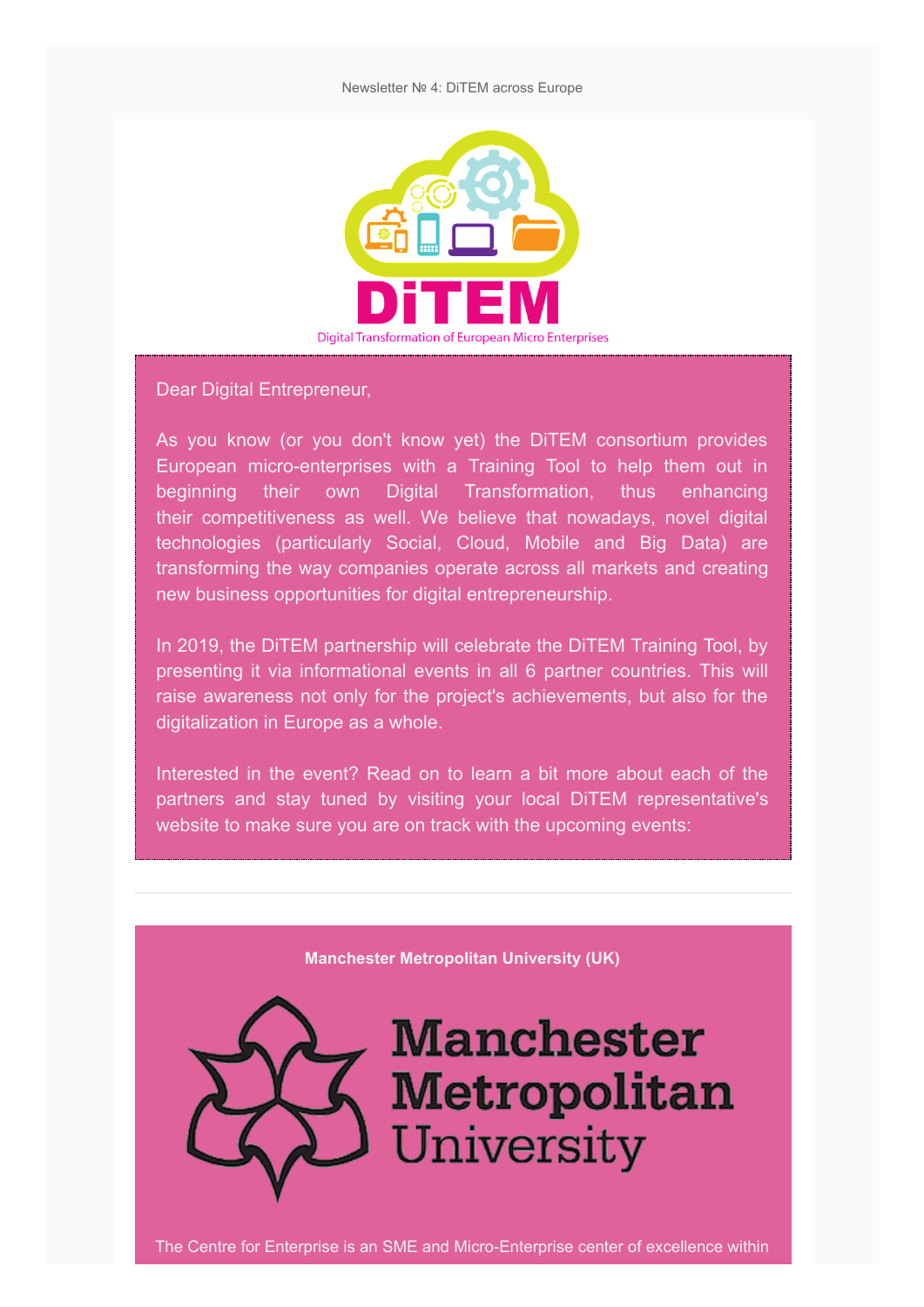The Manchester Metropolitan University in the Faculty of Business and Law. MMU is the DiTEM project coordinator.

Event planned for: 19th of June 2019

For more info: <https://www2.mmu.ac.uk/>

#### **IT-FORUM (Denmark)**

# **Wit-forum**

it-forum is a membership based network for more than 470 companies from private and public organizations, colleges and local, regional and state authorities in the Central and Southern Denmark regions. The it-forum headquarter is based at the heart of the Aarhus University campus, IT research, and innovation center.

Event planned for: 30th of May 2019

For more info: <https://www.itforum.dk/>

**CrystalClearSoft (Greece)**

## **Digital Education**

LS

CrystalClearSoft (CCS) was founded in 2005 with the mission propel the teachinglearning process into a new era, increasing its effectiveness through the use of ICT. CCS is a leading provider of digital solutions and specialized services for communicating knowledge and raising awareness in the most effective way.

Event planned for: 15 - 30 June

For more info: <http://www.ccseducation.com/>

**Turku University of Applied Sciences (Finland)**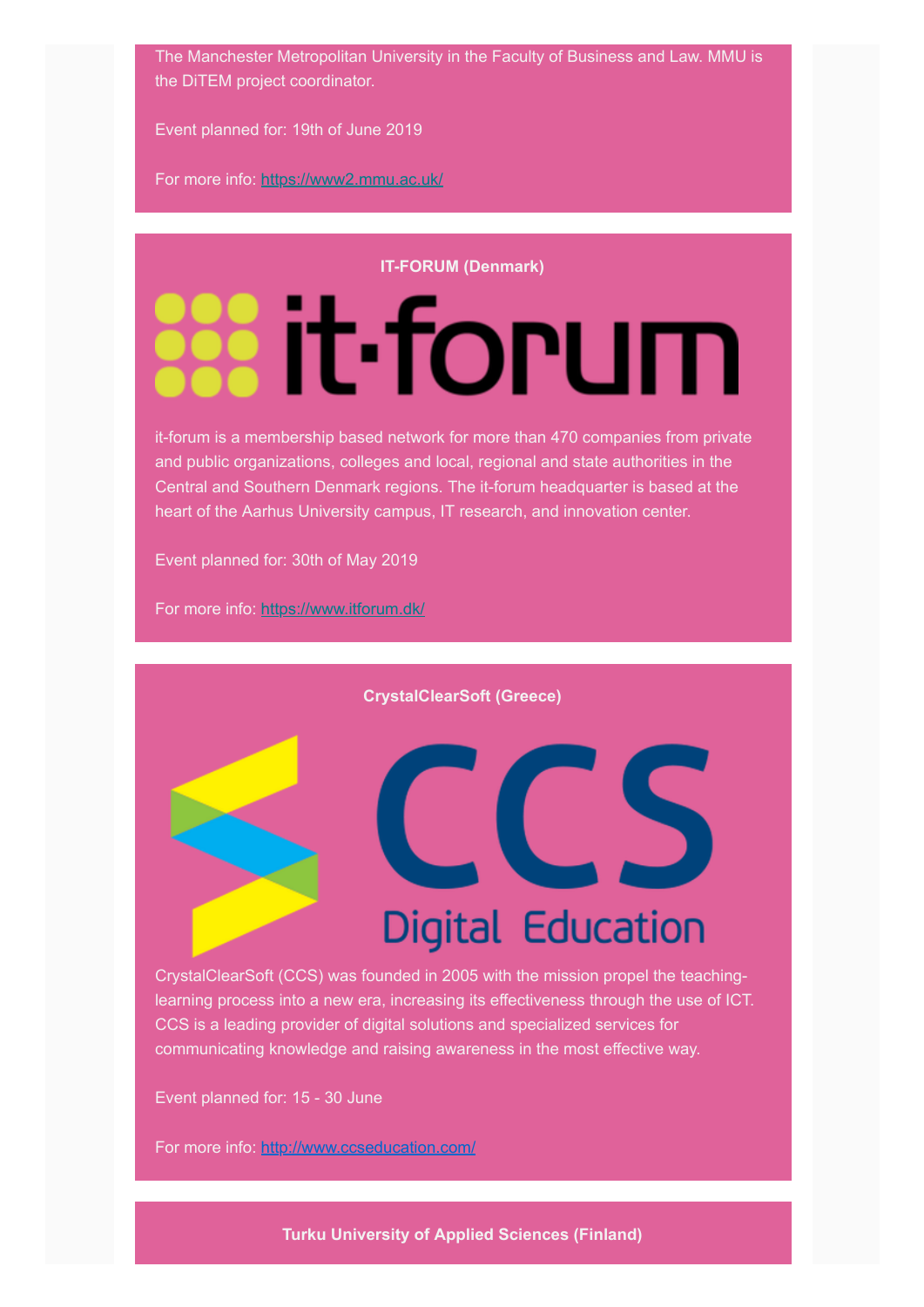## **TURKU AMK TURKU UNIVERSITY OF APPLIED SCIENCES**

TUAS is investing in pedagogical modernization of higher education. It develops and implements multi-field innovation pedagogy with focus on Research, Development and Innovation (RDI), flexible curricula, entrepreneurship and internationality.

Event planned for: 28-29th of May 2019

For more info: [https://www.tuas.fi](https://www.tuas.fi/)

**Exponential Training & Assessment (UK)**

ponential **Training & Assessment** 

ETA is a vocational education, training supplier operating in over 50 different countries worldwide. They are committed to delivering programmes that lead to professional accreditations, in a flexible environment. From aspiring managers to experienced coaches and consultants, their practical programmes have proven invaluable to a vast range of individuals.

Event planned for: 14th of June 2019

For more info: <https://www.exponentialtraining.com/becoming-a-digital-enterprise/>

**BIC Innobridge (Bulgaria)**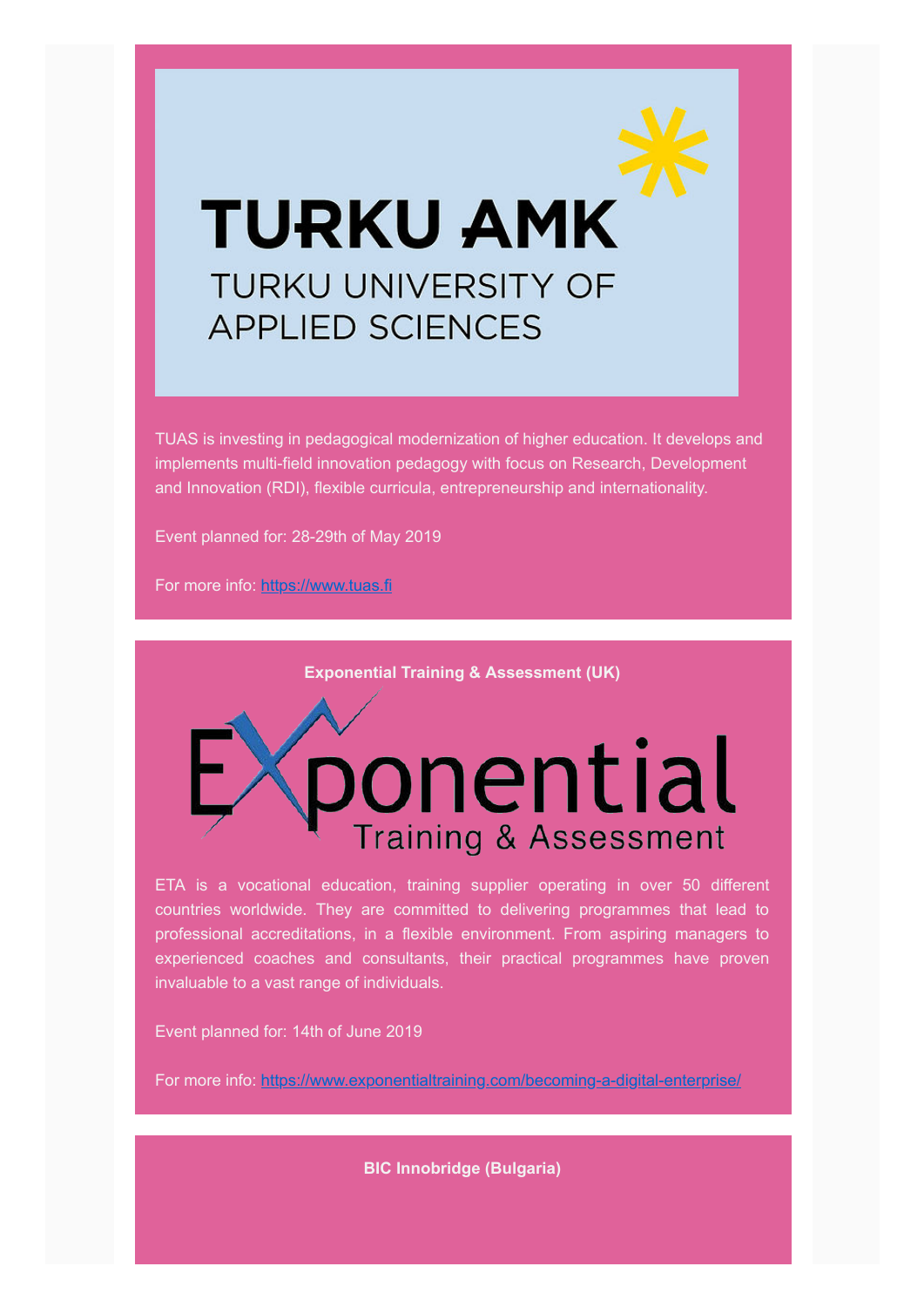

Business and Innovation Centre INNOBRIDGE is a business support organisation, which follows the methodology, collective experience and applies the know-how of the European Business and Innovation Centers Network (EBN). It is the first (and still the only) accredited BIC by the EBN network in Bulgaria.

Event planned for: 20th of June 2019

For more info: <http://innobridge.rcci.bg/>

**Eurocrea Merchant (Italy)**

### r eurocreamerchant consulenza direzionale d'impresa

Eurocrea Merchant is a consulting and training company based in Italy, with two offices located in Milan and Naples. Their mission is to improve the competitiveness of the European society, through business development, training and creation of transnational partnerships.

Event planned for: *To be announced*

For more info: http://www.eurocreamerchant.it/

Just in case you missed our Pilot training sessions, check out some of the testimonials below and see what some of the DiTEM pilot training and workshops participants thought about the training: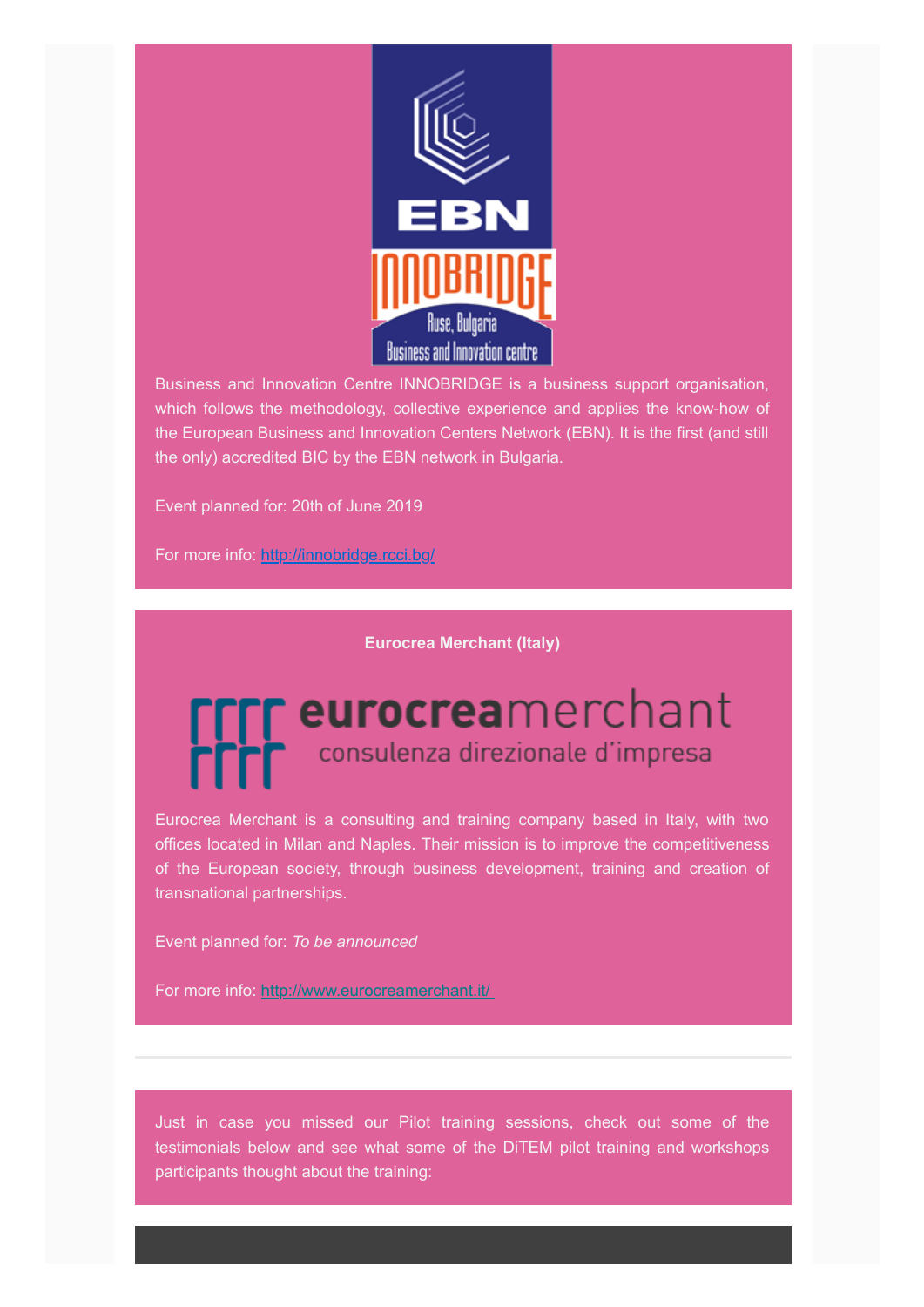